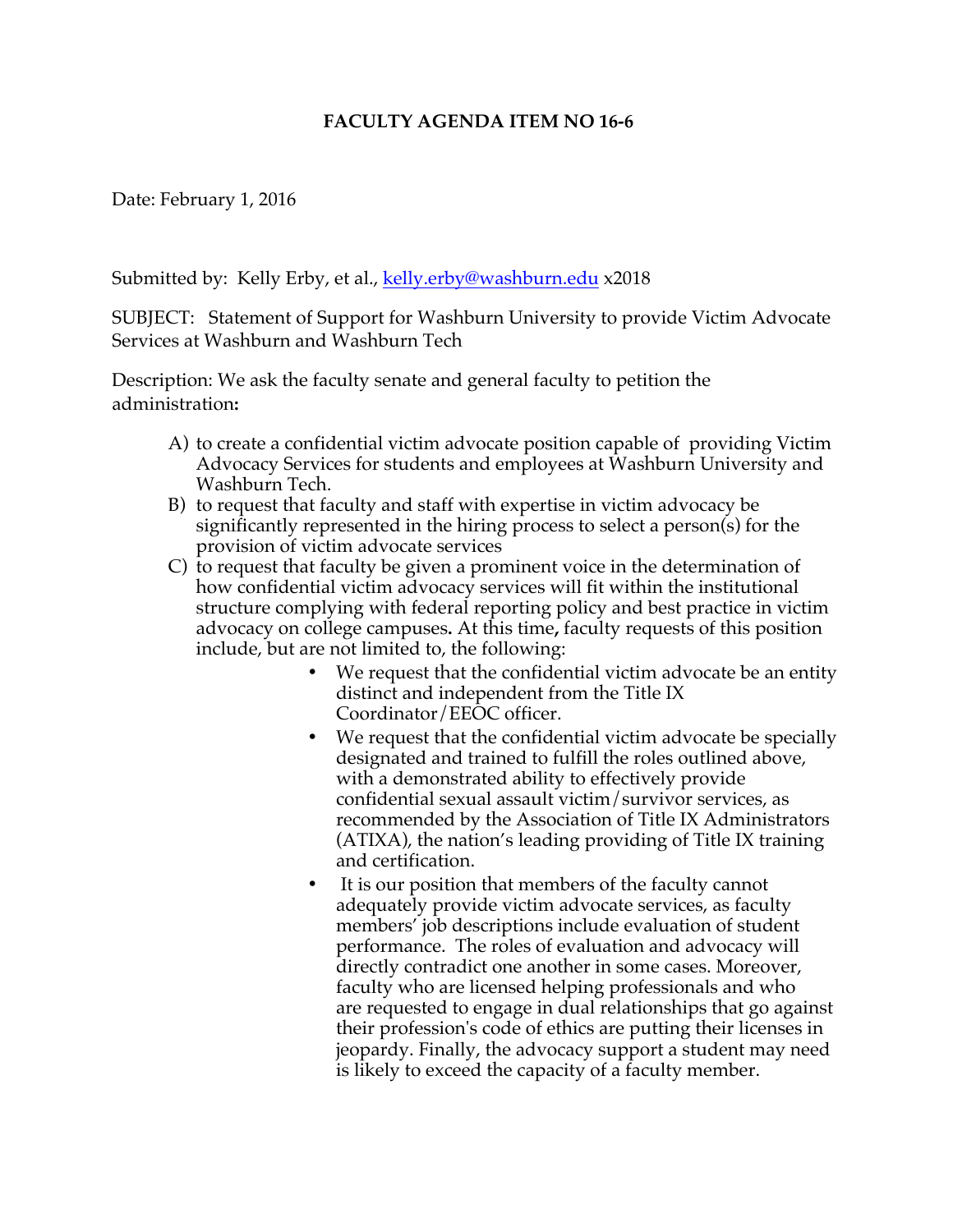- It is our position that the victim advocate must be a confidential resource on campus.
- We request that the advocate offset Title IX restrictions pertaining to reporting for faculty.

Rationale: It is our position that Washburn University should begin to provide victim advocacy services to students and employees of Washburn and Washburn Tech immediately.

> A confidential victim's advocate would be available to assist victims/survivors in understanding and navigating university policies and procedures related to victimization and promote their academic and professional success and personal wellness. This professional position requires knowledge and competence in providing confidential, victimcentered, trauma-informed services in order to meet best-practice standards in responding to victims/survivors of sexual violence and harassment as well as all types of victimization.<sup>1</sup> A confidential victim advocate is knowledgeable in crisis management, community referral services, and the criminal justice system. No other position on campus, including the Sexual Assault Education and Prevention Project Coordinator, currently provides these services, or has this cross-discipline professional development and competency. A confidential victim's advocate would further be available to collaboratively develop (e.g., with Sexual Assault Education and Prevention Coordinator, WU Police, WU counseling, Multi-Cultural Affairs, etc.) and continuously implement and update training to prevent victimization at Washburn, especially sexual assault, in an effort to ensure the University remains Title IX compliant even after the conclusion of the Office on Violence Against Women grant in 2018.

Recent federal regulations regarding the reporting of students who experience incidents of sexual assault and harassment have intensified discussions at Washburn regarding appropriate responses to victims/survivors of sexual discrimination and abuse. Providing confidential victim-advocate services to students and employees who have experienced such victimization, as well as to those who have experienced other types of discrimination, including racial and ethnic bias, is not only organizationally ethical, it may also positively affect

<u> 1989 - Johann Stein, markin film yn y breninn y breninn y breninn y breninn y breninn y breninn y breninn y b</u>

<sup>&</sup>lt;sup>1</sup> "ATIXA Position Statement on the Need for Victim Advocates on College Campuses." Available at https://atixa.org/wordpress/wp-content/uploads/2012/01/2015-ATIXA-Victim-Advocates-Position-Statement-FINAL.pdf